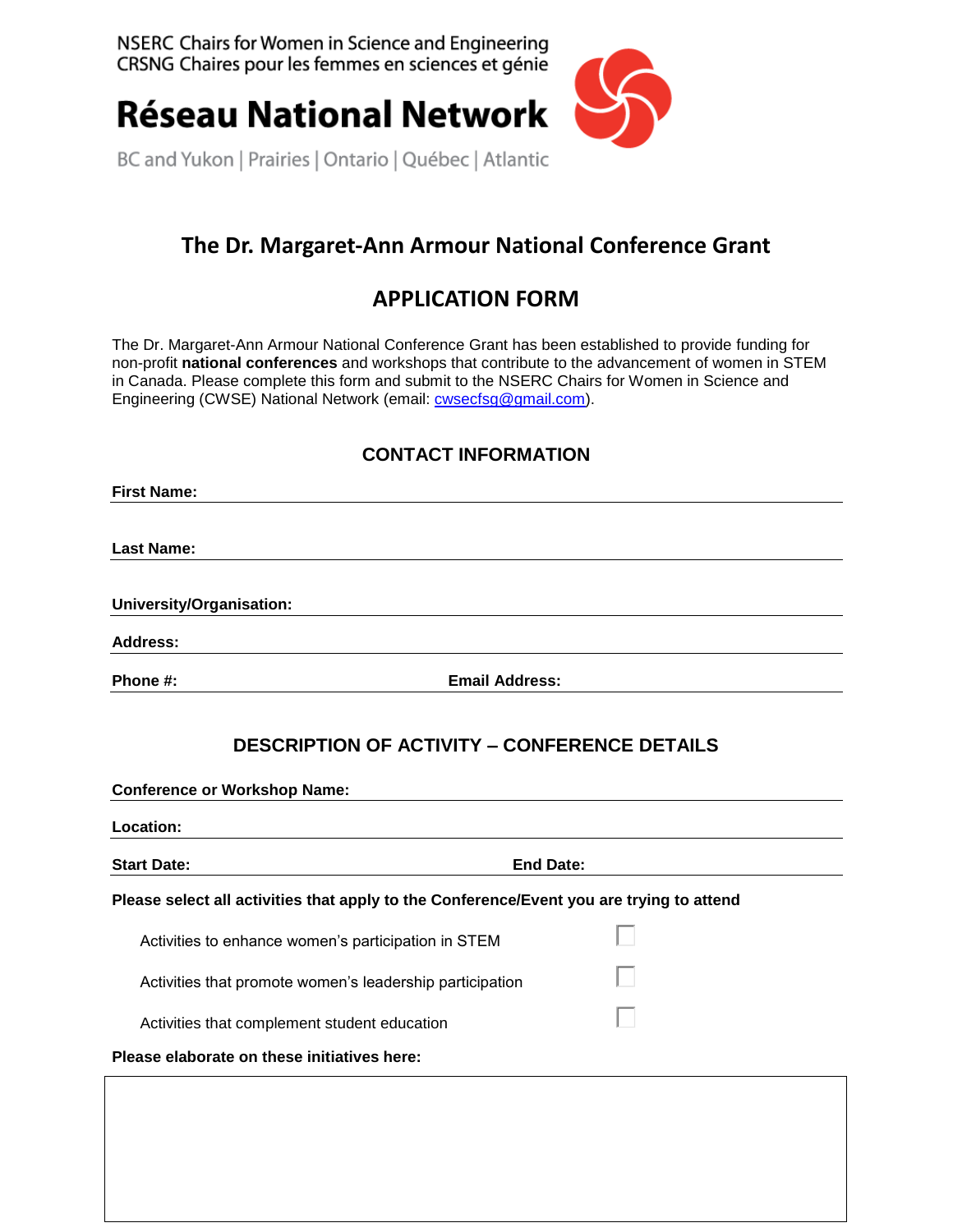NSERC Chairs for Women in Science and Engineering CRSNG Chaires pour les femmes en sciences et génie

**Réseau National Network** 



BC and Yukon | Prairies | Ontario | Québec | Atlantic

**Please include conference or workshop details (i.e. brochure, program, link to website, social media handles, etc.)**

**How do you or your organization expect to benefit from the activity? What will participants gain?**

**The proposed budget (including all expenses and other sources of funding).**

**Describe how you intend to share the knowledge you will gain from this experience with your peers, partners, stakeholders or the public.**